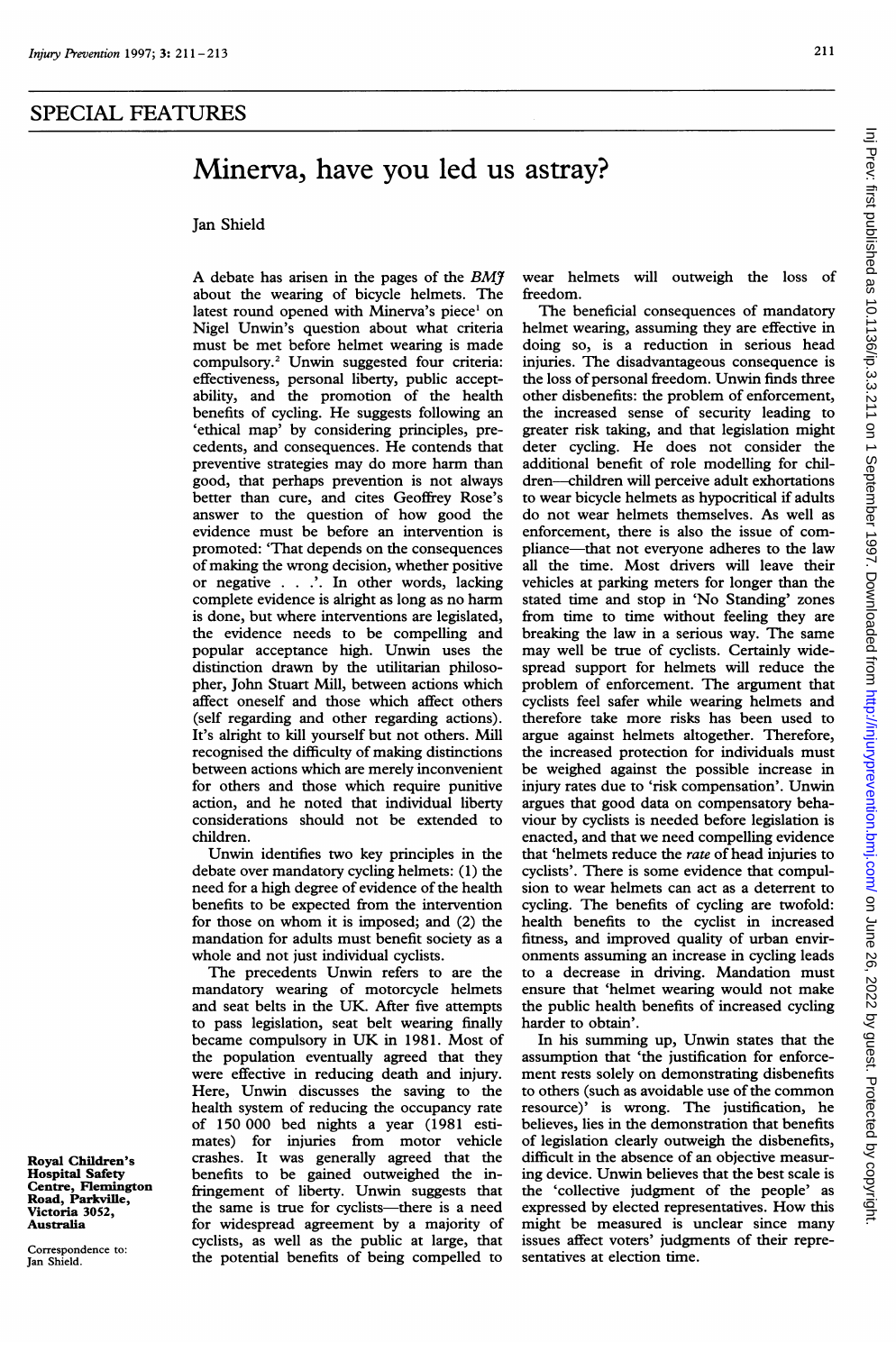Her comment on Unwin's treatise elicited the information that Minerva, a keen cyclist, does not like wearing her helmet!<sup>1</sup> This opinion drew a joint response from the sharp eyed Ronald Davis and the erudite Barry Pless who assured readers that the vast bulk of evidence supports the strong recommendation that cyclists should wear helmets and that Minerva's negative view might infect her readers.<sup>3</sup> Davis' and Pless's letter led to a flurry of other letters, six of which were published,<sup>4-9</sup> presumably infected by Minerva since all supported her view; none supported Davis and Pless.

Adrian Davis of the Health and Transport Research Group in Milton Keynes opined that the Davis/Pless view 'illustrates the worrying reductionist tendency in research into health promotion and illness prevention, which often results in sight being lost of the ultimate goal of promoting health'.4 Is the objective of promoting health different from promoting safety to enhance health and wellbeing? Davis uses a viewpoint similar to his own to support his argument-that expressed by statistician Dorothy Robinson in a detailed analysis of the statistical methods of some of the research.'0 She also took the opportunity to write to the BMJ decrying the deterrent effect on cycling and citing studies conducted in New South Wales and Victoria, Australia, to demonstrate that cycling had decreased.<sup>6</sup>

Self confessed helmet wearer, Tony Waterston of Newcastle on Tyne, thought it strange that Davis and Pless had not identified the root cause of cycling injuries-motorists. (Many studies show that children injured while riding bicycles do not have collisions with motor vehicles but rather come off their cycles after riding on rough ground, encountering an uneven section of pavement, or losing control.) Nevertheless, Waterston's point is well made that equal time be given to the modification of motorists' behaviour by increasing the cost of petrol to reduce their 'car addiction', reducing their speed, and to environmental changes like separating bicycles from motor traffic and restricting car access to city centres. Welsh based consultant in public health medicine, Richard Keatinge, contends that 'Retailers and manufacturers of helmets are the only people likely to benefit from compulsion, which may well discourage many people from obtaining the health benefits of cycling'.7 This view is reinforced by the formidable Mayer Hillman who weighs into the argument with the view that 'Lowering the risk of collision in the first place is a far more effective way of preventing [head] injuries than is wearing a helmet'.8 True, perhaps, but is it possible to turn back the clock to a time when you were more likely to be run down by a horse and carriage? Reducing traffic speed and volume is an admirable aim, and injury data from Denmark and the Netherlands, where cycling rates are much higher and helmet wearing rates much lower, do demonstrate lower injury rates, but that is not the case elsewhere. Bicycle helmets were designed to be

protective in the event of a fall, not in the event of a collision with a motor vehicle, writes Hillman, and attributes the danger to cyclists' perception of increased safety. Hillman's final barb 'Perhaps the reputation of advocates of helmet wearing is more at risk than the heads of cyclists who do not wears helmets' is intended to wound.

The final letter in the series, from physi $\in$ cian G H Hall, claims that 'This intolerance of the do gooders is objectionable and $\vec{p}$ indeed, counter productive to their aims' Hall announces an intention to continue smoking [his?] pipe and riding his bicycle $\overline{O}$ helmetless.

Interestingly, none of the letter writer referred back to the Unwin article which was the catalyst for Minerva's comment and the Davis/Pless response. Three, however, referred to the Robinson article supporting their position, although Robinson herself did not. ੂ

Are the arguments against bicycle helmets all from disaffected cyclists who have failed  $\text{td}^{\Omega}_{\text{D}}$ accept a technological solution to an injury problem? A case-control study of the char- $\frac{3}{2}$ acteristics of proponents and antagonist $\overline{\mathcal{S}}$ might be useful here! What is the common. theme of their arguments and where do these arguments stem from? Are their arguments valid, or good examples of sophistry, personal opinion disguised as questioning the applica $\xi$ tion of scientific principles to injury preven $\overline{Q}$ tion, or is it deeper than that? Injury prevention and control researchers and pracetitioners must address these concerns. Are they more difficult to counter when they come from our colleagues (who are presumably better at constructing arguments) than when concerns come from the public? Insome ways the arguments against wearing bicycle helmets are similar to the earliers arguments against wearing seat belts, alluded to by Unwin, and become less relevant with the elapse of time. Is it just that some people haven't yet adjusted to the idea of a changing world and that the present flurry of anxiety will die down in the 10 years or so it might take some people to adapt? Or is it that their challenge to the dominant paradigm or the received wisdom in injury prevention threatening to us? I'd like to think it's  $\overline{a}$ challenge to all of us to think more deeply and act more creatively about the consequences of the interventions we propose and to become more sophisticated in anticipating arguments before they are put so that our ability to counter them is not diminished b $\mathfrak{p}$ our being caught on the back foot. on June 2020 bay da June 2022 ay ar aw ar aw ar aw ar aw ar aw ar aw ar aw ar aw ar aw ar aw ar aw ar aw ar aw

The final words belong to Thompson et  $a\overline{I}_{\overline{D}}$ whose recently published case-control study? shows that helmets are effective for all aget groups, with overall protection of around 80% reduction in risk for head or brain injuries, including those sustained in collisions with motor vehicles.<sup>11</sup> Regarding the presumed increase in risk taking, this study found that helmeted cyclists would have to increase their risk taking fourfold for the argument that helmet wearing encourages greater risk taking to hold true.